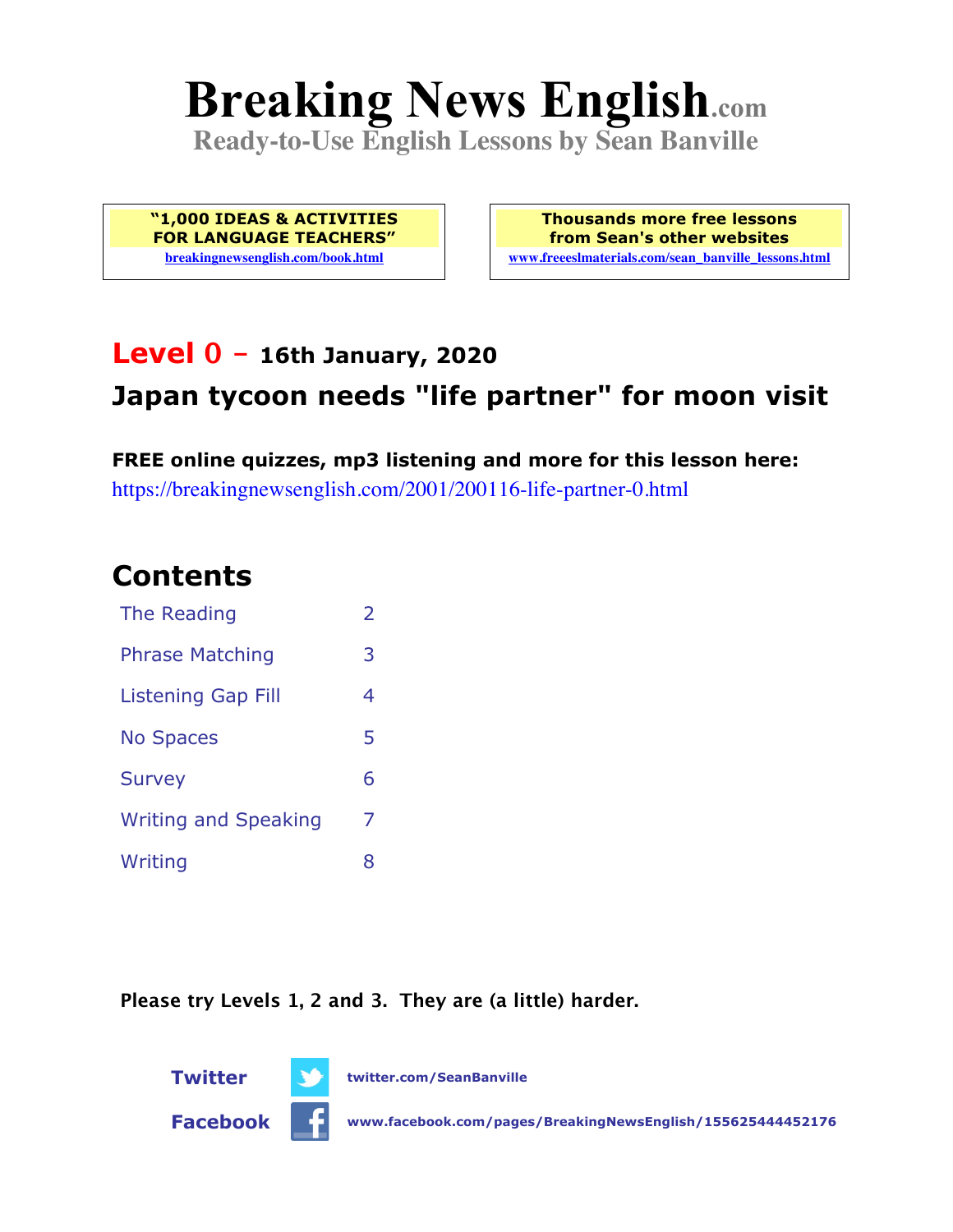#### **THE READING**

From https://breakingnewsenglish.com/2001/200116-life-partner-0.html

We say, "I love you to the moon and back" when we really love someone. A Japanese billionaire will go to the moon with his love in 2023. But, he doesn't have one. Yusaku Maezawa, 44, will fly with the company SpaceX. He will be the first space tourist. He wants to, "visit such a special place with someone special," and not go alone.

Mr Maezawa made a TV show called "Full Moon Lovers". He said: "As feelings of loneliness...come to me, there's one thing that I think about - continuing to love one woman. I want to find a 'life partner'....I want to shout our love...from outer space." The woman must be over 20, single, positive, and be interested in space.

Sources: https://**japantoday.com**/category/national/fly-me-to-the-moon-japanese-billionaire-maezawaseeks-girlfriend-for-spacex-voyage https://**the-japan-news.com**/news/article/0006283442 https://www.**japantimes.co.jp**/news/2020/01/13/national/former-zozo-fashion-retailer-yusakumaezawa-seeks-girlfriend-2023-spacex-voyage/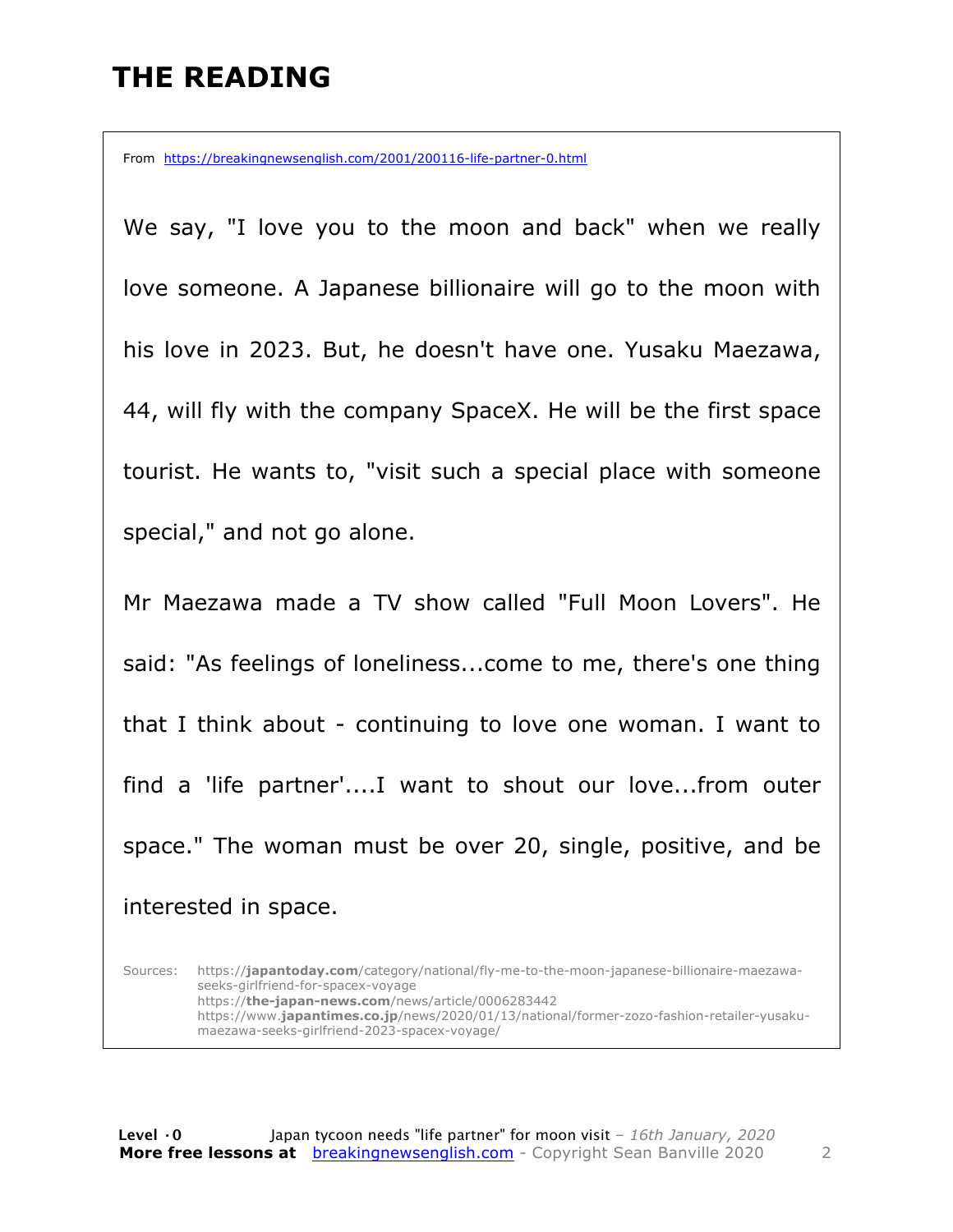# **PHRASE MATCHING**

From https://breakingnewsenglish.com/2001/200116-life-partner-0.html

#### **PARAGRAPH ONE:**

|    | 1. I love you to the moon     | a. love someone   |
|----|-------------------------------|-------------------|
|    | 2. when we really             | b. alone          |
|    | 3. A Japanese                 | c. his love       |
|    | 4. go to the moon with        | d. company SpaceX |
|    | 5. fly with the               | e. special place  |
|    | 6. He will be the first space | f. and back       |
|    | 7. visit such a               | g. billionaire    |
| 8. | not go                        | h. tourist        |

#### **PARAGRAPH TWO:**

| 1. Mr Maezawa made          |    | a. think about |
|-----------------------------|----|----------------|
| 2. feelings of              |    | b. in space    |
| 3. there's one thing that I | c. | space          |
| 4. continuing to love       |    | d. loneliness  |
| 5. I want to find a life    |    | e. be over 20  |
| 6. from outer               | f. | partner        |
| 7. The woman must           |    | g. a TV show   |
| 8. be interested            | h. | one woman      |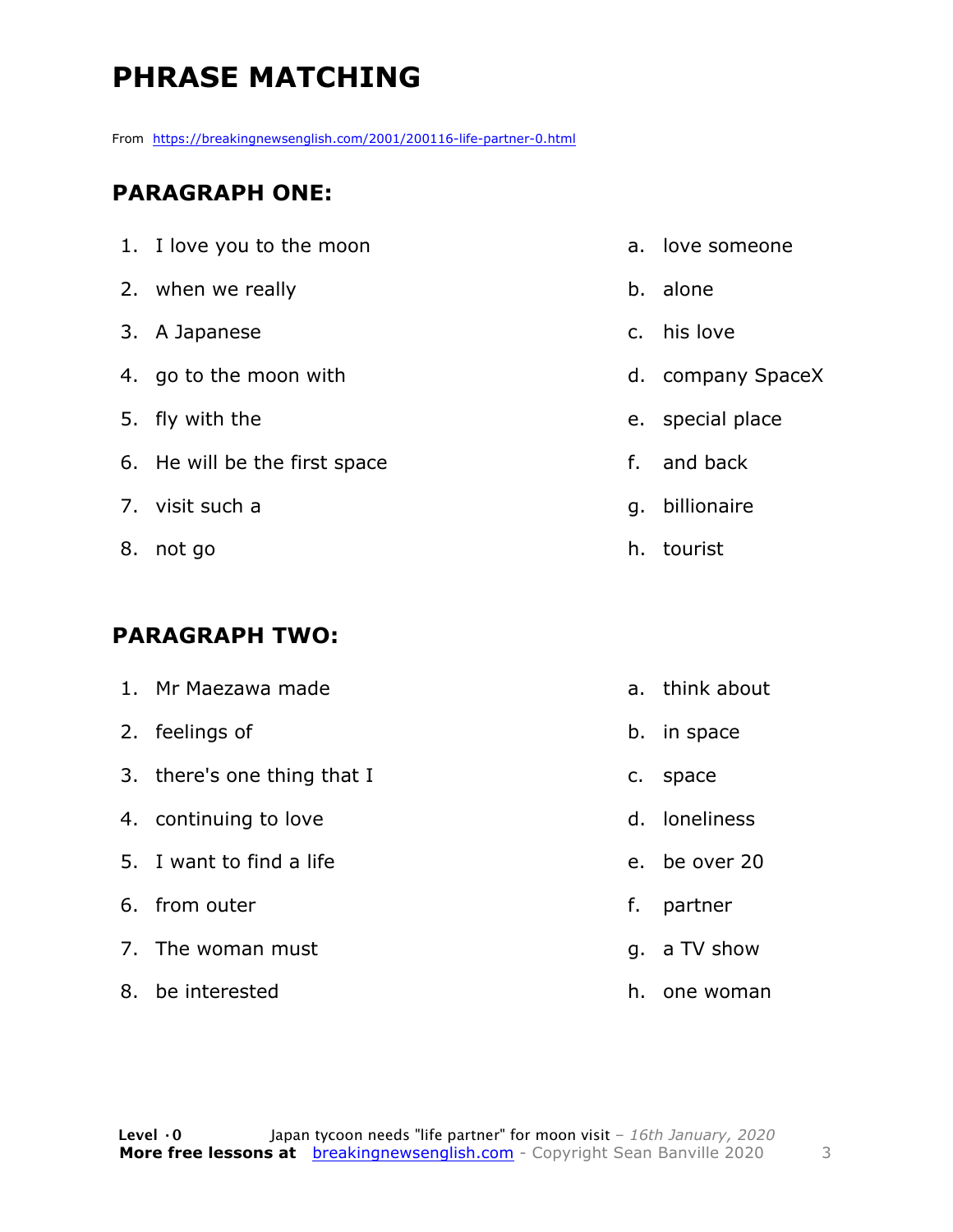### **LISTEN AND FILL IN THE GAPS**

From https://breakingnewsenglish.com/2001/200116-life-partner-0.html

We say, "I  $_{(1)}$  and say, "I  $_{(1)}$  and sack" when We (2) \_\_\_\_\_\_\_\_\_\_\_\_\_\_\_\_\_\_\_\_\_\_\_\_\_\_\_\_\_. A Japanese billionaire will go to the moon (3) \_\_\_\_\_\_\_\_\_\_\_\_\_\_\_\_\_\_\_\_\_\_\_\_ in 2023. But, he doesn't have one. Yusaku Maezawa, 44, (4) \_\_\_\_\_\_\_\_\_\_\_\_\_\_\_\_\_\_\_\_ the company SpaceX. He will (5) \_\_\_\_\_\_\_\_\_\_\_\_\_\_\_\_\_\_\_ space tourist. He wants to, "visit such a special place with someone special," and (6) \_\_\_\_\_\_\_\_\_\_\_\_\_\_\_\_\_\_\_\_\_\_\_\_\_\_\_\_\_\_\_\_\_\_. Mr Maezawa (7) \_\_\_\_\_\_\_\_\_\_\_\_\_\_\_\_\_\_\_\_\_\_\_\_\_\_ show called "Full Moon Lovers". He said: "(8) \_\_\_\_\_\_\_\_\_\_\_\_\_\_\_\_\_\_\_\_\_\_ loneliness...come to me, there's (9) \_\_\_\_\_\_\_\_\_\_\_\_\_\_\_\_\_\_\_\_\_\_\_\_\_\_ I think about - continuing to love one woman. I (10) \_\_\_\_\_\_\_\_\_\_\_\_\_\_\_\_\_\_\_ a 'life partner'....I want to shout our love... (11) \_\_\_\_\_\_\_\_\_\_\_\_\_\_\_\_\_\_\_\_\_\_\_." The woman must be  $(12)$  \_\_\_\_\_\_\_\_\_\_\_\_\_\_\_\_\_\_\_\_\_\_, positive, and be interested in space.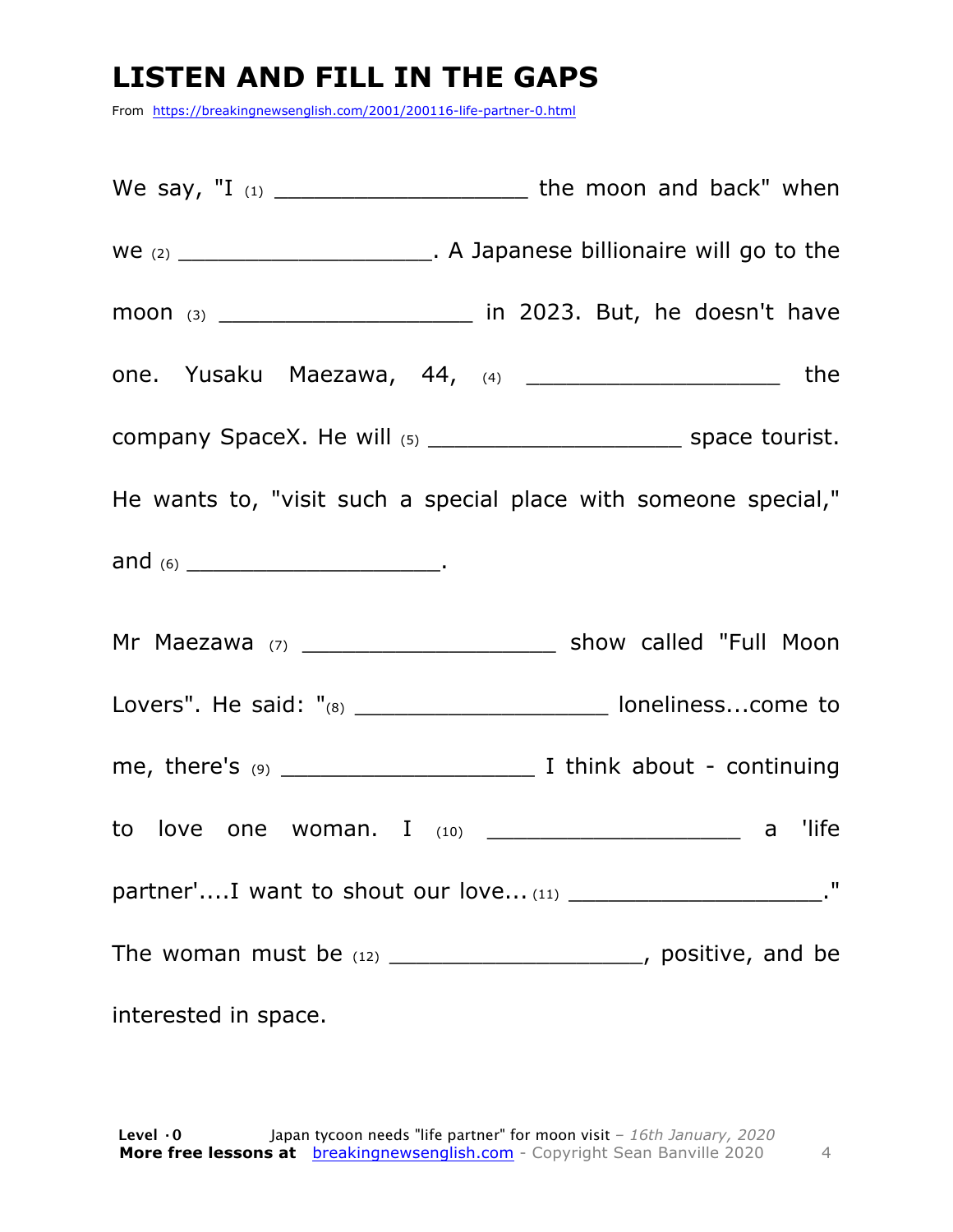# PUT A SLASH ( / ) WHERE THE SPACES ARE

From https://breakingnewsenglish.com/2001/200116-life-partner-0.html

Wesay, "Iloveyoutothemoonandback" when were ally loves omeone. A

Japanesebillionairewillgotothemoonwithhislovein2023.But, hedoes

n'thaveone. Yusaku Maezawa, 44, will fly with the company Space X. He

willbethefirstspacetourist.Hewantsto,"visitsuchaspecialplacewithso

meonespecial,"andnotgoalone.MrMaezawamadeaTVshowcalled"Ful

IMoonLovers".Hesaid:"Asfeelingsofloneliness...cometome,there'so

nethingthatIthinkabout-continuingtoloveonewoman.Iwanttofinda'

lifepartner'....Iwanttoshoutourlove...fromouterspace."Thewoman

mustbeover20, single, positive, and be interested inspace.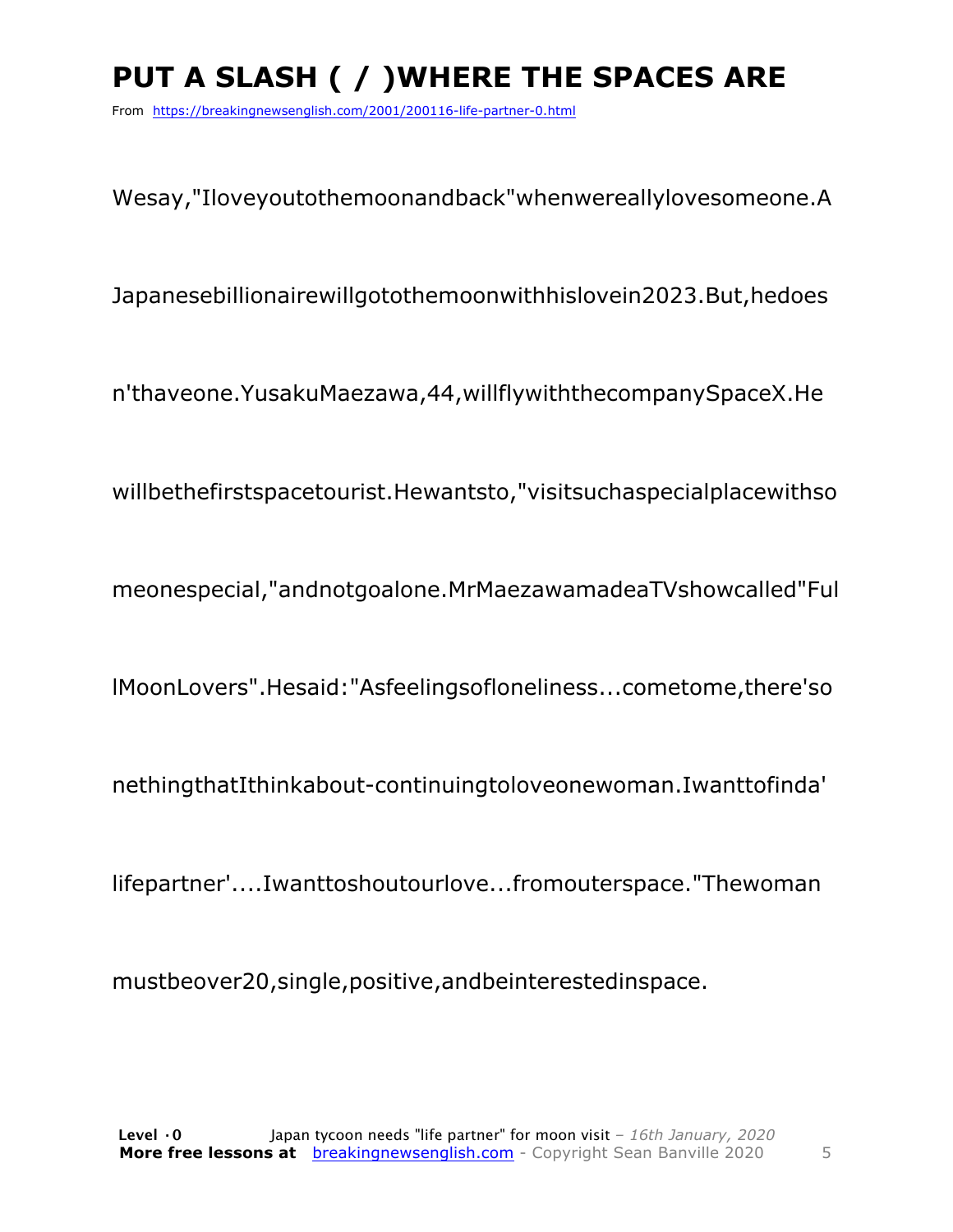# **LIFE PARTNERS SURVEY**

From https://breakingnewsenglish.com/2001/200116-life-partner-4.html

Write five GOOD questions about life partners in the table. Do this in pairs. Each student must write the questions on his / her own paper.

When you have finished, interview other students. Write down their answers.

|      | STUDENT 1 | STUDENT 2 | STUDENT 3 |
|------|-----------|-----------|-----------|
| Q.1. |           |           |           |
| Q.2. |           |           |           |
| Q.3. |           |           |           |
| Q.4. |           |           |           |
| Q.5. |           |           |           |

- Now return to your original partner and share and talk about what you found out. Change partners often.
- Make mini-presentations to other groups on your findings.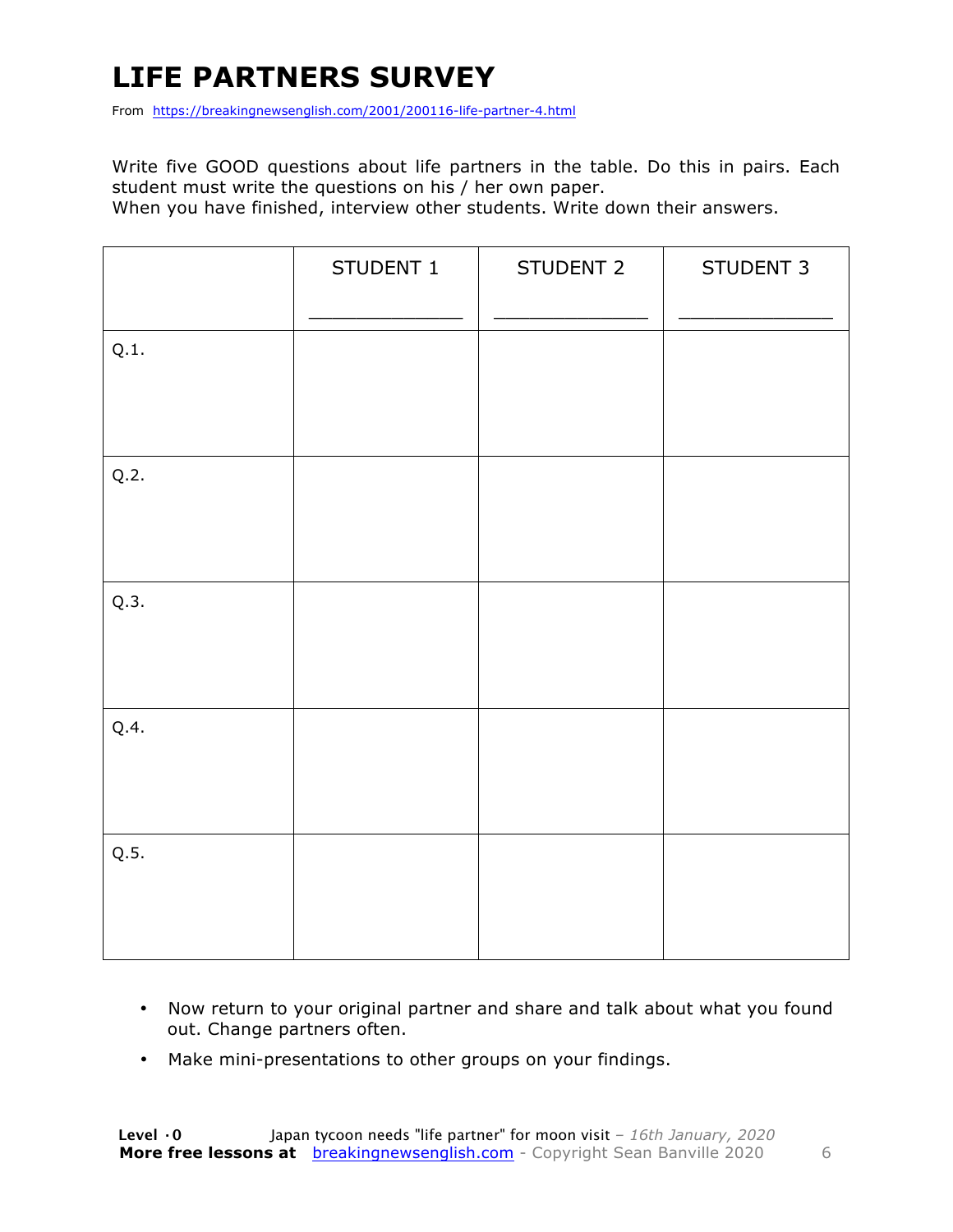#### **WRITE QUESTIONS & ASK YOUR PARTNER(S)**

Student A: Do not show these to your speaking partner(s).

| a) |  |  |
|----|--|--|
| b) |  |  |
| c) |  |  |
| d) |  |  |
| e) |  |  |
|    |  |  |
| f) |  |  |

*Japan tycoon needs "life partner" for moon visit – 16th January, 2020* More free lessons at breakingnewsenglish.com

#### **WRITE QUESTIONS & ASK YOUR PARTNER(S)**

-----------------------------------------------------------------------------

Student B: Do not show these to your speaking partner(s).

| a) |  |  |
|----|--|--|
| b) |  |  |
| c) |  |  |
| d) |  |  |
| e) |  |  |
| f) |  |  |
|    |  |  |

**Level ·0** Japan tycoon needs "life partner" for moon visit *– 16th January, 2020* **More free lessons at** breakingnewsenglish.com - Copyright Sean Banville 2020 7